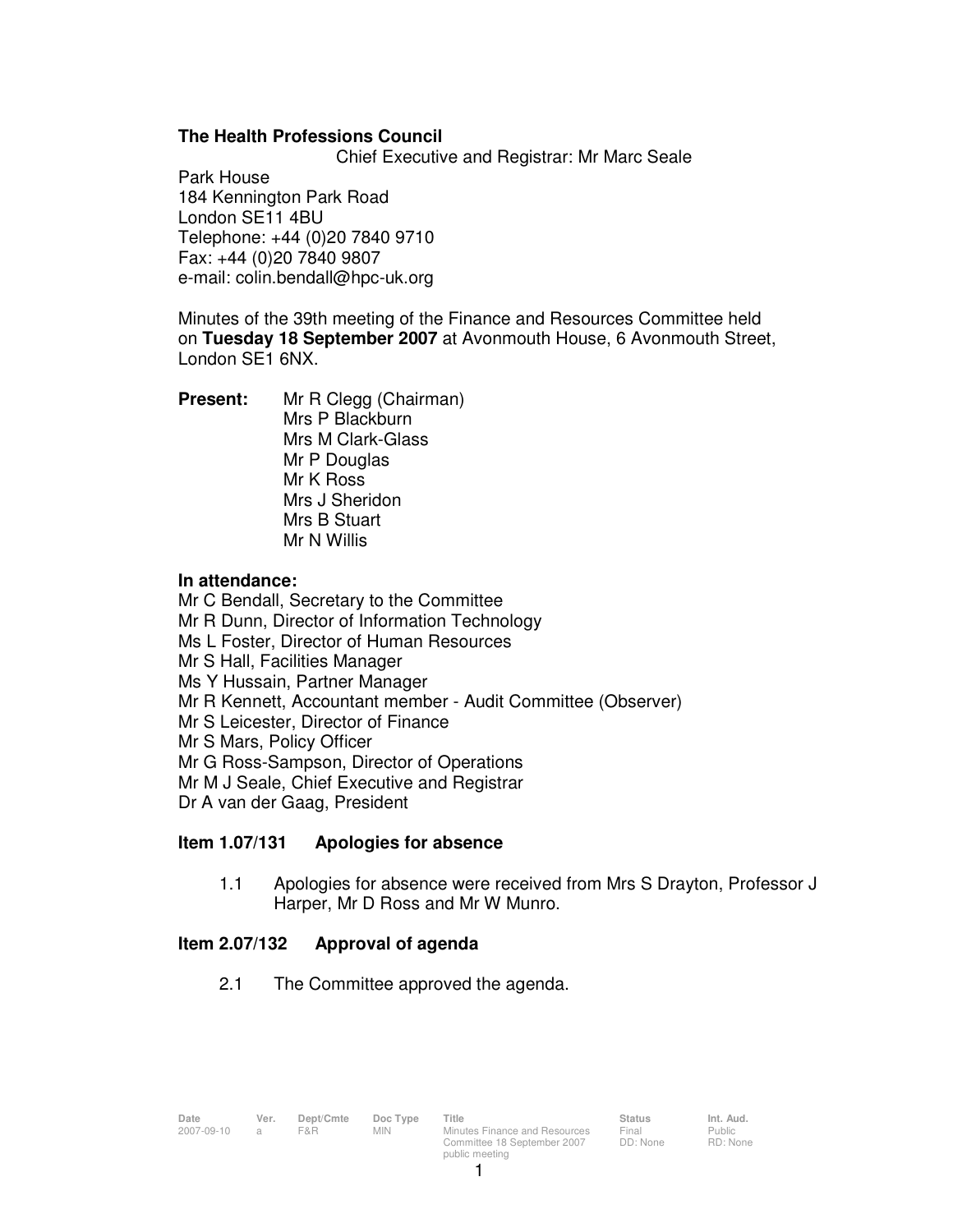# **Item 3.07/133 Minutes of the Finance and Resources Committee meeting held on 26 July 2007**

3.1 It was agreed that the minutes of the thirty-eighth meeting of the Finance and Resources Committee should be confirmed as a true record and signed by the Chairman, subject to amending the list of those in attendance to include the President.

# **Item 4.07/134 Matters arising**

- 4.1 The Committee received a paper to note from the Executive.
- 4.2 The Committee noted the actions list as agreed at the last meeting.
- 4.3 In connection with action point 3, the Committee received a tabled paper to note from the Executive. The paper set out how the five year plan related to the Council's strategic intent document other and planning documentation.
- 4.4 In connection with action point 6, the Committee noted that the Executive would reforecast the year end position after six and nine months of the financial year. These would be included in the papers for the Committee meetings on 20 November 2007 and 6 February 2008 respectively.

# **Item 5.07/135 Finance and Facilities Management report**

- 5.1 The Committee received a report on the work of the Finance and Facilities Management Department.
- 5.2 The Committee noted that issues relating to the pension scheme were addressed in a later item (item 15).
- 5.3 The Committee noted that the Executive was awaiting confirmation from HM Treasury on HPC's status and whether HPC should be treated as a Non-Departmental Public Body for the purposes of its accounts.
- 5.4 The Committee noted significant projects for the Department included upgrading the financial system, updating the five year plan and access rights for the LISA registration system.
- 5.5 The Committee noted that a procurement officer would be recruited shortly.

public meeting

 $\mathfrak{p}$ 

Public RD: None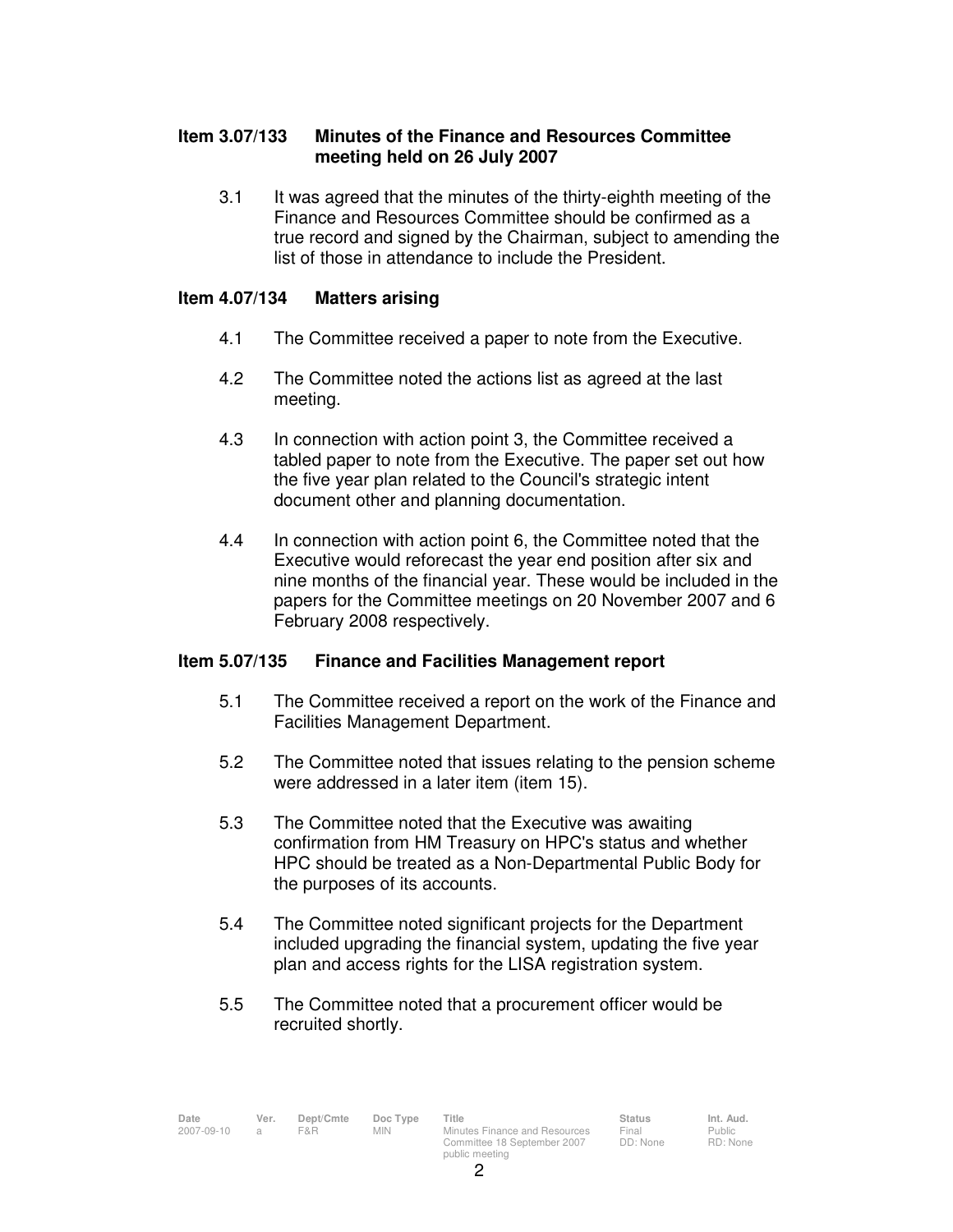- 5.6 The Committee noted that HPC was currently meeting its reserves policy.
- 5.7 The Committee noted that the value of the investment portfolio at the end of July 2007 had been £1.977 m.

# **Item 6.07/136 Human Resources report**

- 6.1 The Committee received a report on the work of the Human Resources Department.
- 6.2 The Committee noted details of posts which had recently been advertised and filled.
- 6.3 The Committee noted that two pension presentations had been held on 23 August for employees.
- 6.4 The Committee noted that employees were currently being consulted about changes to the employee handbook, mostly reflecting changes to employment legislation. The Committee noted that employees would discuss the revisions at team meetings and feedback would be made via managers. The Middle Management Group and the Equality and Diversity Group would also discuss the revisions. The draft handbook was due to be considered by the Committee at its meeting on 20 November 2007.
- 6.6 The Committee noted that the number of days of sick leave had increased recently and that this had been due to a range of illnesses.

# **Item 7.07/137 Partner Manager report**

- 7.1 The Committee received a report on the work of the Partner Manager.
- 7.2 The Committee noted that it was intended that Continuing Professional Development (CPD) assessors would be recruited from existing partners, as the number of partners recruited in 2003 had exceeded HPC's needs. All current Operating Department Practitioners and Chiropodist and Podiatrist partners had been invited to express interest and there had been a good response. The Committee felt that the Executive should consider whether those individuals recruited as CPD assessors should be asked to complete their own CPD profile.
- 7.3 The Committee noted that CPD assessment had been piloted by a group of existing partners, in order to evaluate the system and

| Date       | Ver. | Dept/Cmte | Doc Type | Title                         | <b>Status</b> | Int. Aud. |
|------------|------|-----------|----------|-------------------------------|---------------|-----------|
| 2007-09-10 |      | F&R.      | MIN.     | Minutes Finance and Resources | Final         | Public    |
|            |      |           |          | Committee 18 September 2007   | DD: None      | RD: None  |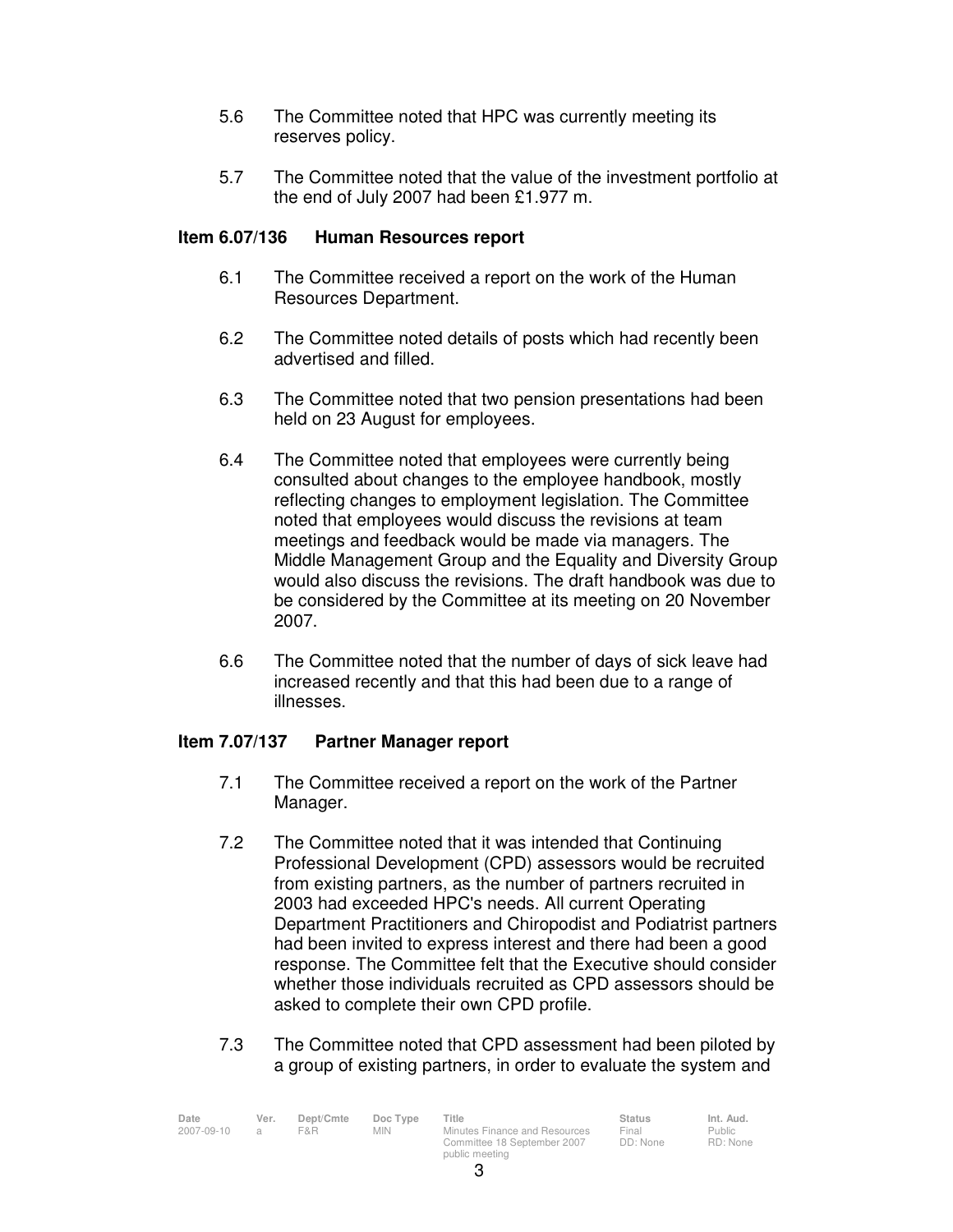how long it would take to complete an assessment. The Committee noted that it was intended that CPD assessors would undertake assessments in multi-professional groups at Park House and also individually, depending on the number of assessments which were received each month.

- 7.4 The Committee noted that the partner handbook would be published on the HPC's website.
- 7.5 The Committee noted that a letter had been sent to partners confirming that their fees would rise from 1 October 2007.

# **Item 8.07/138 Information Technology report**

- 8.1 The Committee received a report on the work of the Information Technology (IT) Department.
- 8.2 The Committee noted that the IT support analyst post had been filled.
- 8.3 The Committee noted that the online Register now enabled NHS trusts to check the registration status of multiple individuals in one search.
- 8.4 The Committee noted that an in-house IT system would be created to manage HPC's responsibilities under the Professional Qualifications Directive (which enabled individuals to pursue their profession across the European Union). It was intended that the LISA registration system would be updated at a later date.
- 8.5 The Committee noted that the Executive were considering a number of suppliers to provide archive services.

### **Item 9.07/139 Operations report**

- 9.1 The Committee received a report on Operations, covering the Registration Departments, Quality Management, Project Management and Approvals and Monitoring.
- 9.2 The Committee noted that renewal notices had been sent to approximately 81,000 registrants and that the number of final notices had decreased slightly, compared to the renewal process in 2005. The Committee noted that the total number of registrants had exceeded 182,000 in August, the highest total to date.
- 9.3 The Committee noted that international applications for registration continued to follow a downward trend. The Executive

| Date       | Ver.     | Dept/Cmte | Doc Type | Title                         | <b>Status</b> | Int. Aud. |
|------------|----------|-----------|----------|-------------------------------|---------------|-----------|
| 2007-09-10 | $\alpha$ | F&R.      | MIN.     | Minutes Finance and Resources | Final         | Public    |
|            |          |           |          | Committee 18 September 2007   | DD: None      | RD: None  |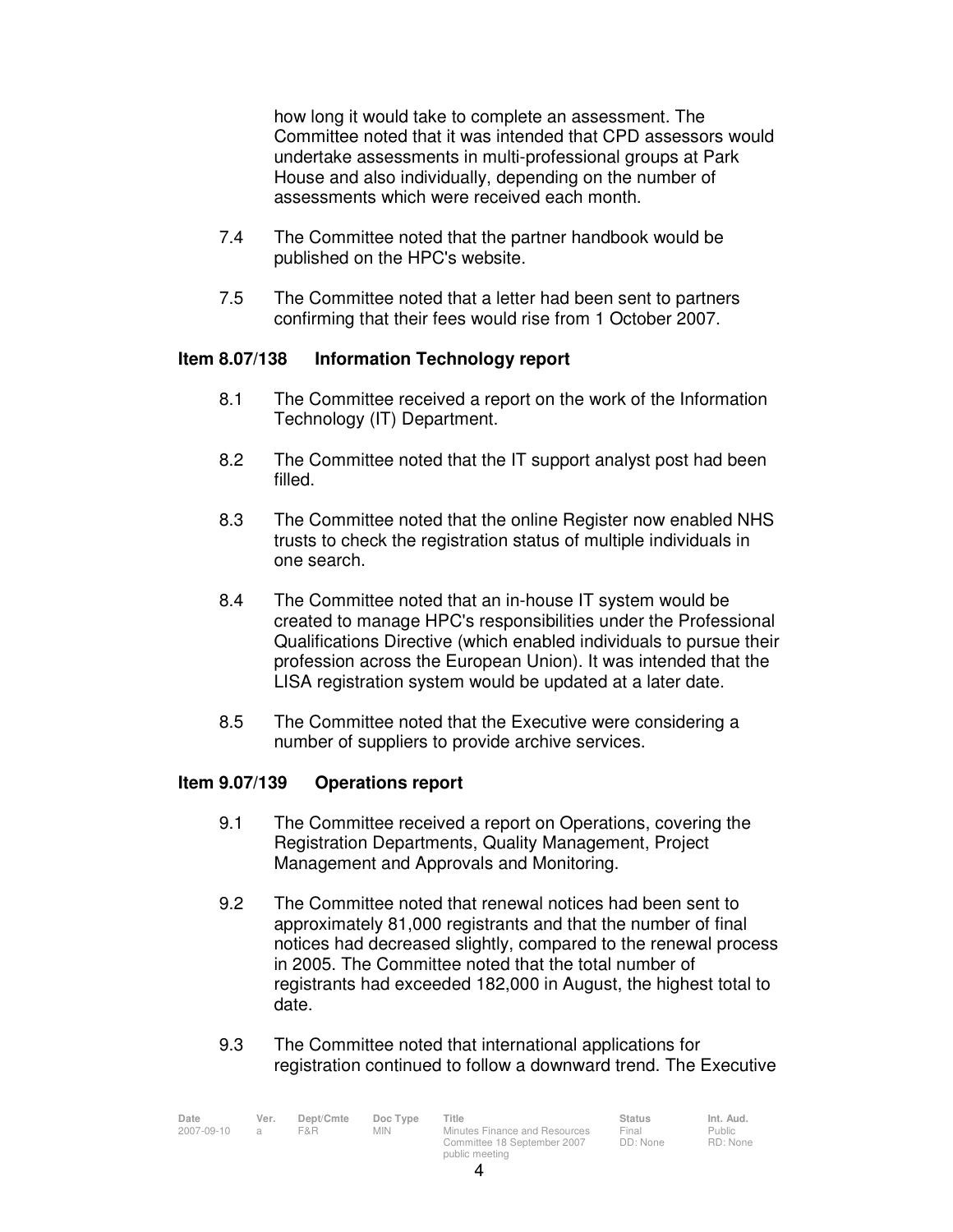would identify areas where savings could be made, to accommodate the decrease in income from international scrutiny fees.

- 9.4 The Committee noted that there had been an increase in the number of calls to the Registration departments. The Committee noted that the Executive believed the increase was partly due to postal delays arising from industrial action by Royal Mail employees.
- 9.4 The Committee noted that the project for HPC to become the competent authority for clinical psychologists had been delayed. This was because the HPC was awaiting the outcome of the infraction proceedings brought by the European Commission against the UK government. The project team had worked to ensure that HPC would, if required, be able to assess applications from European Union citizens to work as clinical psychologists in the UK.
- 9.5 The Committee noted that the approvals and monitoring report for the 2005-6 academic year had been published and the 2006-7 report was being prepared.

#### **Item 10.07/140 Financial Regulations update**

- 10.1 The Committee received a paper for discussion/approval from the Executive.
- 10.2 The Committee noted that, at its meeting on 21 June 2007, it had requested a number of amendments to the draft financial regulations.
- 10.3 The Committee noted that there was one corporate credit card, which was used to make travel bookings for HPC business. Credit cards were not issued to individual employees.
- 10.4 The Committee approved the revised financial regulations.

### **Action: SL (by 13 December 2007)**

### **Item 11.07/141 Tendering policy and process update**

- 11.1 The Committee received a paper for discussion/approval from the Executive.
- 11.2 The Committee noted the tendering process had been revised in 2005. Following discussion on the draft financial regulations on

| Date         | Ver. | Dept/Cmte | Doc Type   | Title                         | <b>Status</b>    | Int. Aud.      |
|--------------|------|-----------|------------|-------------------------------|------------------|----------------|
| 2007-09-10 a |      | F&R.      | <b>MIN</b> | Minutes Finance and Resources | Final            | Public         |
|              |      |           |            | 0.0007                        | $\Box \Box \Box$ | $D D.$ $N12.2$ |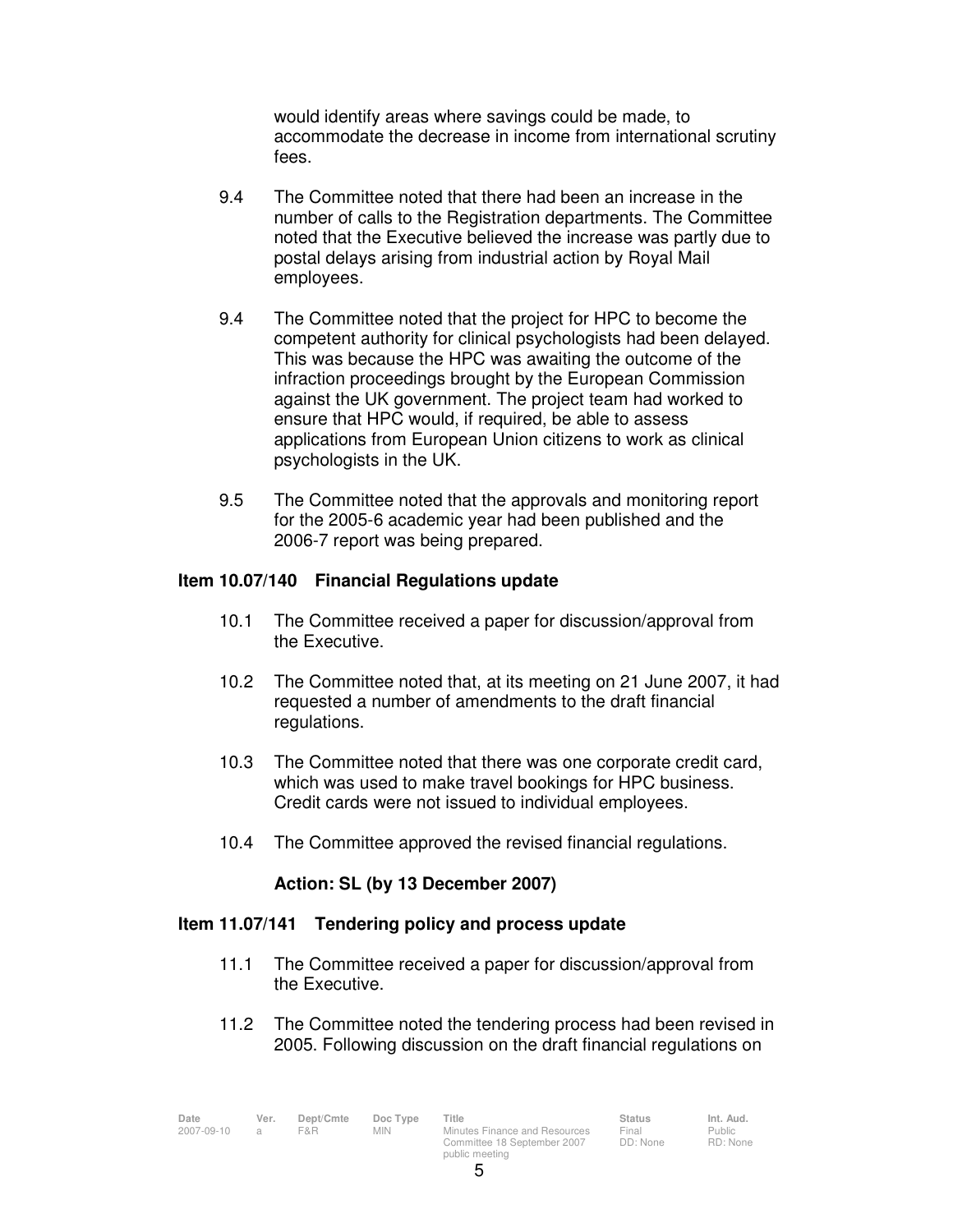21 June 2007, the tendering policy had been revised to reflect the amended financial regulations.

 11.3 The Committee approved the tender policy and process document.

# **Action: SL (by 20 November 2007)**

## **Item 12.07/142 Partner policies: Code of conduct, reference policy and complaints and appeals policy**

- 12.1 The Committee received a paper for discussion/approval from the Executive.
- 12.2 The Committee noted that the paper comprised three separate policies for consideration and possible inclusion in the partner handbook.
- 12.3 The Committee agreed that the code of conduct was a clear and useful document. The Committee agreed that the section on conflicts of interest should be amended to include guidance on, and examples of, conflicts of interest.

## **Action: SM (by 20 November 2007)**

12.4 The Committee agreed that section 2.1 of the reference policy should be amended to read "The purpose of this policy is to ensure that all HPC partners are treated fairly across the organisation in relation to references."

### **Action: YH (by 20 November 2007)**

 12.5 The Committee agreed that the first two sentences in section 5.1 of the complaints and appeals policy should be combined.

# **Action: YH (by 20 November 2007)**

- 12.6 Subject to the amendments agreed above, the Committee approved:
	- (1) the partners code of conduct;
	- (2) the partner reference policy; and
	- (3) the partner complaints and appeals policy.

## **Action: YH (by 20 November 2007)**

## **Item 13.07/143 President's fees**

13.1 The President declared an interest and left the room for this item.

| Date       | Ver.           | Dept/Cmte | Doc Type   | Title                         | Status   | Int. Aud.     |
|------------|----------------|-----------|------------|-------------------------------|----------|---------------|
| 2007-09-10 | $\overline{a}$ | F&R.      | <b>MIN</b> | Minutes Finance and Resources | Final    | <b>Public</b> |
|            |                |           |            | Committee 18 September 2007   | DD: None | RD: None      |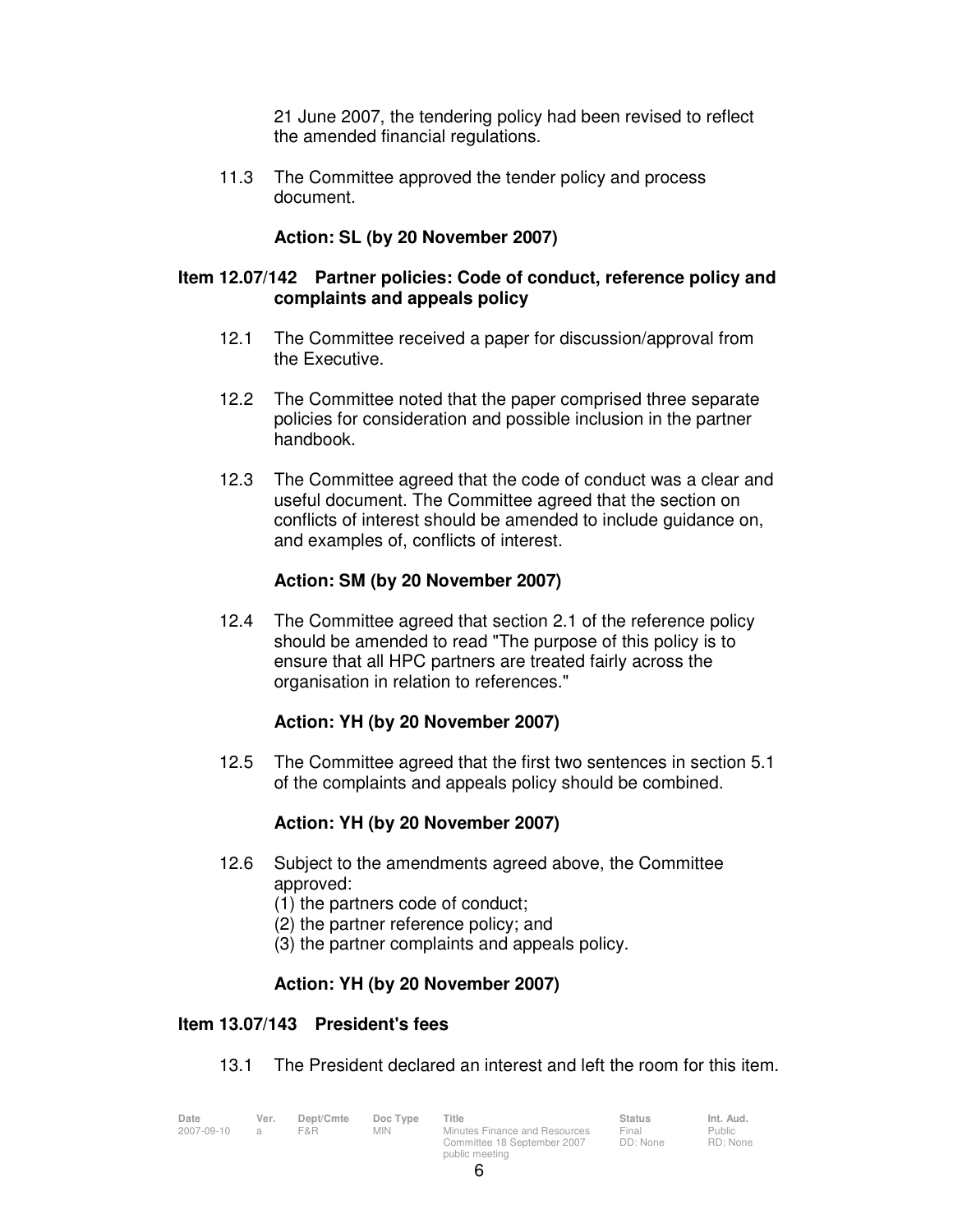- 13.2 The Committee received a paper for discussion/approval from the Executive.
- 13.3 The Committee noted that at its meeting on 7 February 2007 it had recommended to the Council that the President should receive an additional daily fee of £300 per day for up to 30 days per year, for work such as:
	- appraisals of Council members and the Chief Executive;
	- meetings with governments and other stakeholders;
	- the Partners conference;
	- planning the Council Awayday and
	- presentations and other speaking engagements.

The Committee had agreed that the arrangements should be reviewed in August 2007. The Council had ratified the recommendations on 29 March 2007.

- 13.3 The Committee noted that the President was currently claiming a fee for work on two and a half days per month, which would total 30 days per year. The Committee noted that the President was content with the present arrangement. Some members felt that the payment should be increased, in light of the large number of meetings and events attended by the President. The Committee agreed to review the arrangement in due course, perhaps once the structure of the Council had been revised.
- 13.4 The Committee agreed to recommend to the Council that the arrangement for the President's fees, as set out above, should continue.

# **Action: NO'S (by 3 October 2007)**

# **Item 14.07/144 22-26 Stannary Street: Progress report**

- 14.1 The Committee received a paper to note from the Executive.
- 14.2 The Committee noted that the paper included a progress report from Stiles Harold Williams (the HPC's client representative) on the early stages of renovation of 22-26 Stannary Street.
- 14.3 The Committee noted that the project was on time and on budget. The builders had broken through the dividing wall between 20 and 22-26 Stannary Street. The Committee noted that any changes to the project specification were considered by the cost consultants before approval was considered.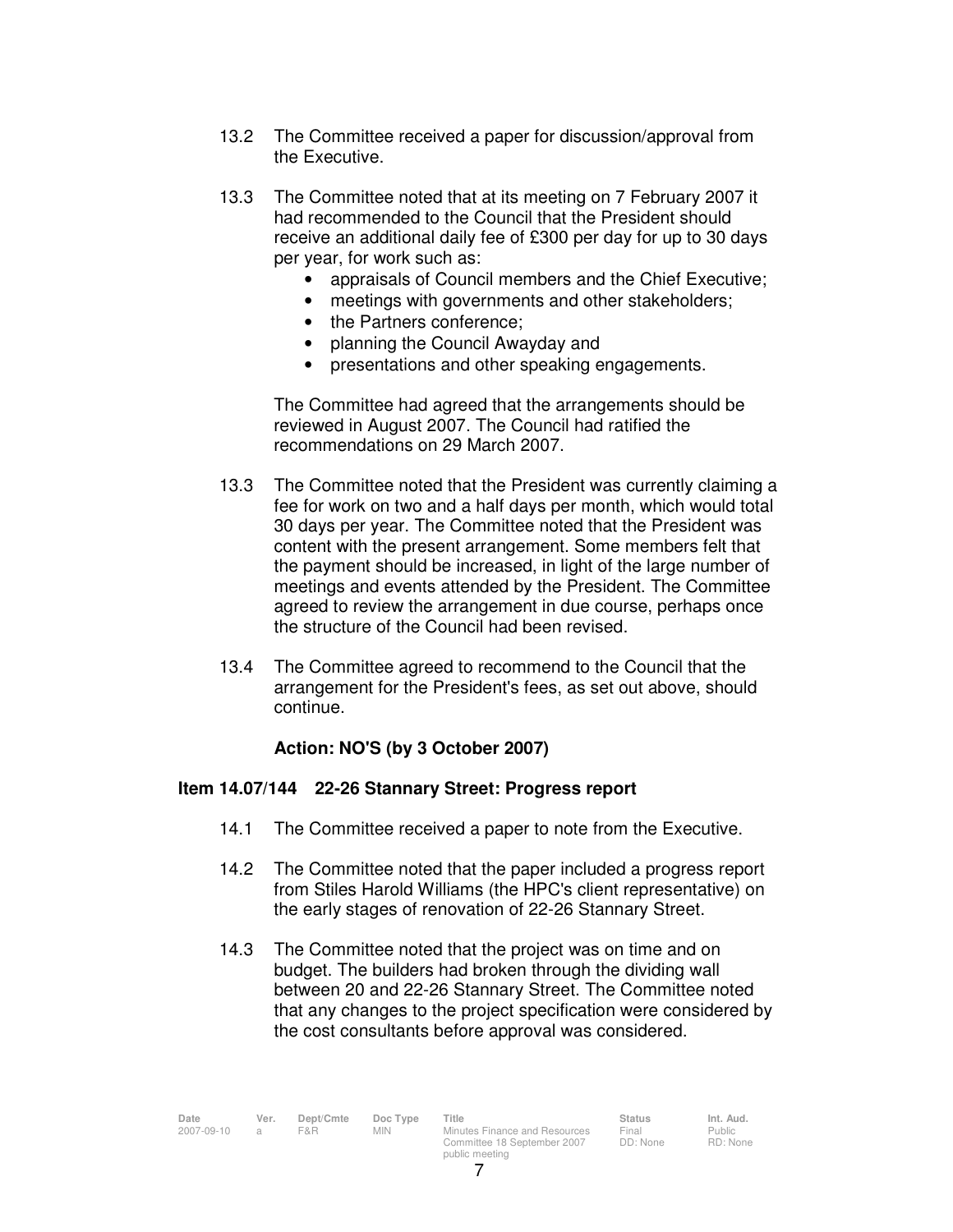## **Item 15.07/145 Pensions update**

- 15.1 The Committee received a paper to note from the Executive.
- 15.2 The Committee noted that Barnet Waddingham Investments Ltd had visited HPC on 23 August 2007 and made a presentation to new members of the Friends Provident pension scheme and potential members. A second presentation had been given to members of the former scheme (the Flexiplan 1 scheme provided by Capita). Members of the Flexiplan scheme were seeking their own independent financial advice before deciding whether to transfer their funds. Five members had already applied to transfer their funds.
- 15.3 The Committee noted that the new independent trustee of the Flexiplan scheme, Entrust Pension Recovery Ltd, had invited employers to a meeting on 29 August 2007. The meeting had explained the scheme's current position and considered employers' views on the future of the scheme. Mr Nigel Hacking of Barnet Waddingham LLP had attended the meeting on HPC's behalf and his report was included in the paper. The Committee noted that employers had been informed at the meeting that there would be no liability for a debt under section 75 of the Pensions Act 1995.
- 15.4 The Committee noted that the transfer value of employee's contributions might vary from the value quoted by Capita. The value could be affected by a share of the surplus in the Flexiplan scheme. In the light of the uncertainty about transfer values, Barnet Waddingham would only complete the first stage of transferring funds from the Flexiplan scheme to the Friends Provident scheme, to avoid any members losing out. The HPC had asked Barnet Waddingham to write to the scheme members to explain the situation.
- 15.5 The Committee noted that individual employees would need to make decisions about their pension arrangements, based on their own independent financial advice. The Committee noted that employees also had access to advice from the employee assistance line and that Barnet Waddingham operated a pensions helpline and could explain pension terminology.

### **Item 16.07/146 July 2007 management accounts**

16.1 The Committee received a paper to note from the Executive.

| Date       | Ver. | Dept/Cmte | Doc Type | Title                         | <b>Status</b> | Int. Aud. |
|------------|------|-----------|----------|-------------------------------|---------------|-----------|
| 2007-09-10 |      | F&R       | MIN      | Minutes Finance and Resources | Final         | Public    |
|            |      |           |          | Committee 18 September 2007   | DD: None      | RD: Non   |
|            |      |           |          | public meeting                |               |           |

Public RD: None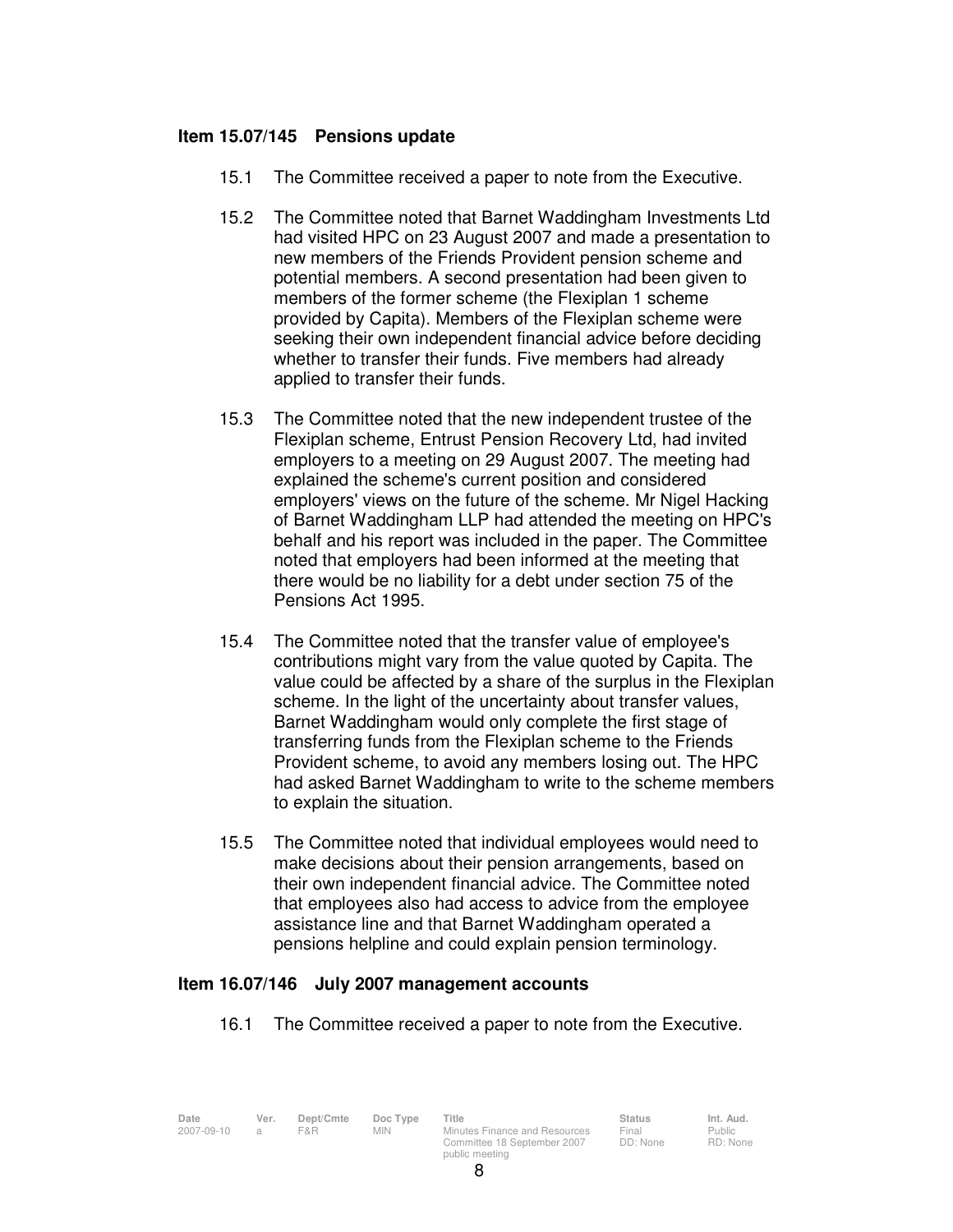- 16.2 The Committee noted that income from the international scrutiny fee was approximately £200,000 under budget, after four months of the financial year. The Executive would identify cost savings to compensate for the reduced income.
- 16.3 The Committee noted that there had been an overspend of £7,000 in business rates, due to under-accruing rate costs at 31 March 2007 year end. The Committee noted that rates for 22-26 Stannary Street were not chargeable during renovation work.
- 16.4 The Committee noted that payroll costs showed a favourable variance, although the variance was partly offset by hiring temporary employees to fill some vacancies, pending completion of the recruitment process.
- 16.5 The Committee noted that accounting standards required that buildings should be depreciated. The HPC's land and buildings would be revalued once the renovation work was completed.

# **Item 17.07/147 Timetable of business for the Committee**

- 17.1 The Committee received a paper to note from the Executive.
- 17.2 The Committee noted that, at its meeting on 26 July 2007, it had requested a paper setting out the timetable of business to be considered at its meetings during the year.
- 17.3 The Committee noted the paper.

# **Item 18.07/148 Dates of Committee meetings 2008-9**

- 18.1 The Committee received a paper to note from the Executive.
- 18.2 The Committee noted the dates of Committee meetings in 2008-9, which had been agreed by the Chairman. The dates are listed at item 20.2.

### **Item 19.07/149 Any other business**

19.1 There was no other business.

## **Item 20.07/150 Date and time of next meeting**

- 20.1 The next meeting of the Committee would be held at 10.30 am on Tuesday 20 November 2007.
- 20.2 Subsequent meetings would be held at 10.30 am on

| Date       | Ver. | Dept/Cmte | Doc Type | Title                         | <b>Status</b> | Int. Aud. |
|------------|------|-----------|----------|-------------------------------|---------------|-----------|
| 2007-09-10 |      | F&R       | MIN      | Minutes Finance and Resources | Final         | Public    |
|            |      |           |          | Committee 18 September 2007   | DD: None      | RD: Non   |
|            |      |           |          | public meeting                |               |           |